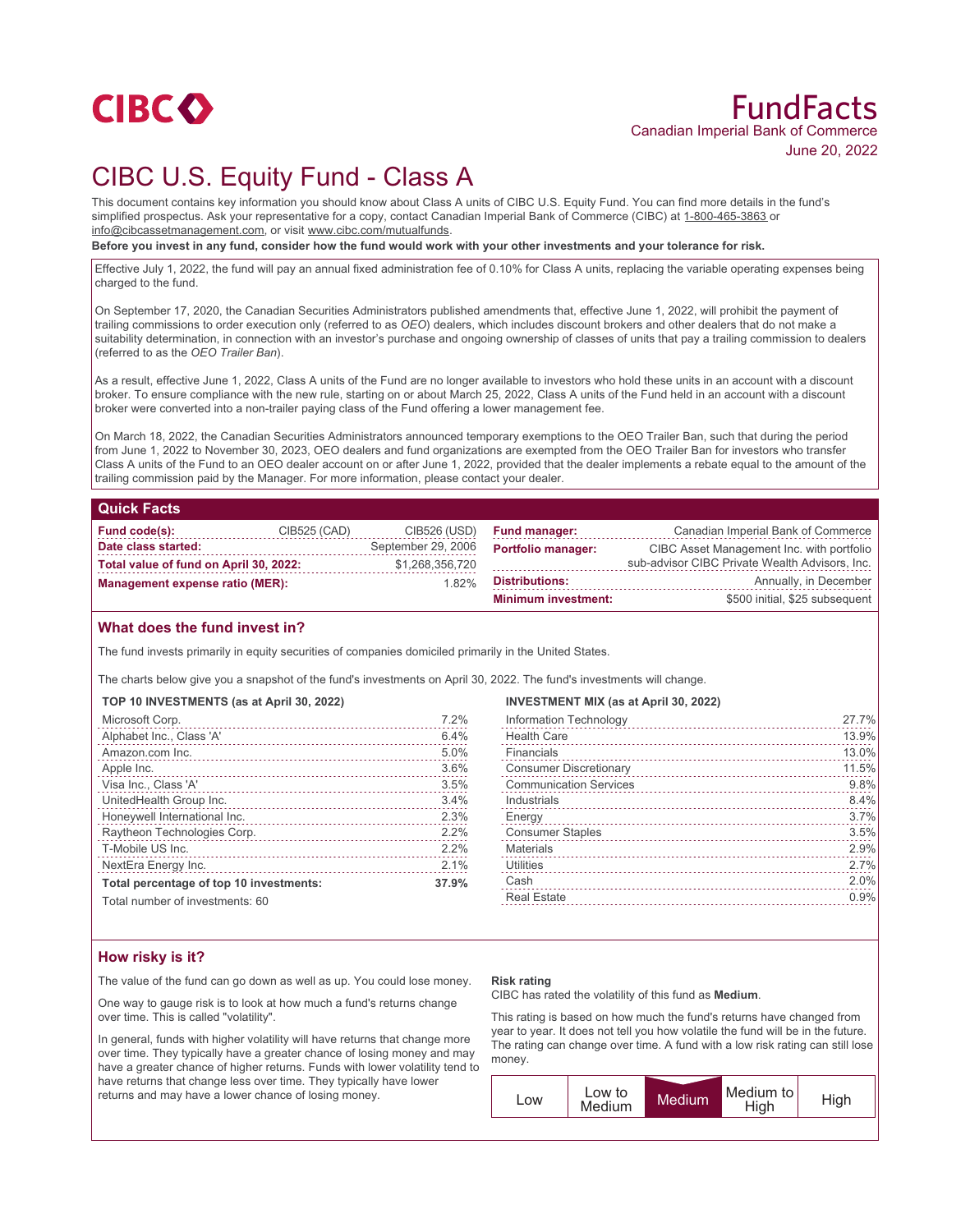## **FundFacts**

For more information about the risk rating, refer to *Investment Risk Classification Methodology* under *Specific Information About Each of the Mutual Funds Described in this Document* in the fund's simplified prospectus. For more information about specific risks that can affect the fund's returns, refer to the simplified prospectus under the section *What are the Risks of Investing in the Fund?* for the fund.

#### **No guarantees**

Like most mutual funds, this fund does not have any guarantees. You may not get back the amount of money you invest.

## **How has the fund performed?**

This section tells you how Class A units of the fund have performed over the past 10 years. Returns are after expenses have been deducted. These expenses reduce the fund's returns.

## **YEAR-BY-YEAR RETURNS**

This chart shows how Class A units of the fund performed in each of the past 10 calendar years. Class A units dropped in value in 1 of the 10 years. The range of returns and change from year to year can help you assess how risky the fund has been in the past. It does not tell you how the fund will perform in the future.



#### **BEST AND WORST 3-MONTH RETURNS**

This table shows the best and worst returns for Class A units of the fund in a 3-month period over the past 10 calendar years. The best and worst 3-month returns could be higher or lower in the future. Consider how much of a loss you could afford to take in a short period of time.

|                     | <b>Return</b> | 3 months ending             | If you invested \$1,000 at the beginning of the period |
|---------------------|---------------|-----------------------------|--------------------------------------------------------|
| <b>Best return</b>  | $15.5\%$      | June 30, 2020               | Your investment would rise to \$1,155                  |
| <b>Worst return</b> |               | $-11.7\%$ December 31, 2018 | Your investment would drop to \$883                    |

#### **AVERAGE RETURN**

The annual compounded return of Class A units of the fund was 13.9% over the past 10 years. If you had invested \$1,000 in the fund 10 years ago, your investment would be worth \$3,674 as at April 30, 2022.

| Who is this fund for?                                                                                                                    | A word about tax                                                                                                                                                                                                                                                                                     |  |
|------------------------------------------------------------------------------------------------------------------------------------------|------------------------------------------------------------------------------------------------------------------------------------------------------------------------------------------------------------------------------------------------------------------------------------------------------|--|
| Investors who:<br>• are seeking exposure to equity securities traded on major U.S.<br>markets; and<br>• are investing for the long term. | In general, you will have to pay income tax on any money you make on a<br>fund. How much you pay depends on the tax laws where you live and<br>whether or not you hold the fund in a registered plan such as a<br>Registered Retirement Savings Plan (RRSP) or a Tax-Free Savings<br>Account (TFSA). |  |
|                                                                                                                                          | Keep in mind that if you hold your fund in a non-registered plan, fund<br>distributions are included in your taxable income, whether you receive<br>them in cash or have them reinvested.                                                                                                            |  |

## **How much does it cost?**

The following tables show the fees and expenses you could pay to buy, own, and sell Class A units of the fund. The fees and expenses - including any commissions - can vary among classes of a fund and among funds. Higher commissions can influence representatives to recommend one investment over another. Ask about other funds and investments that may be suitable for you at a lower cost.

### **1. SALES CHARGES**

There are no sales charges payable when you buy, switch, or sell units of the fund through CIBC Securities Inc. or CIBC Investor Services Inc. You may pay sales charges if you purchase units of the fund through another firm.